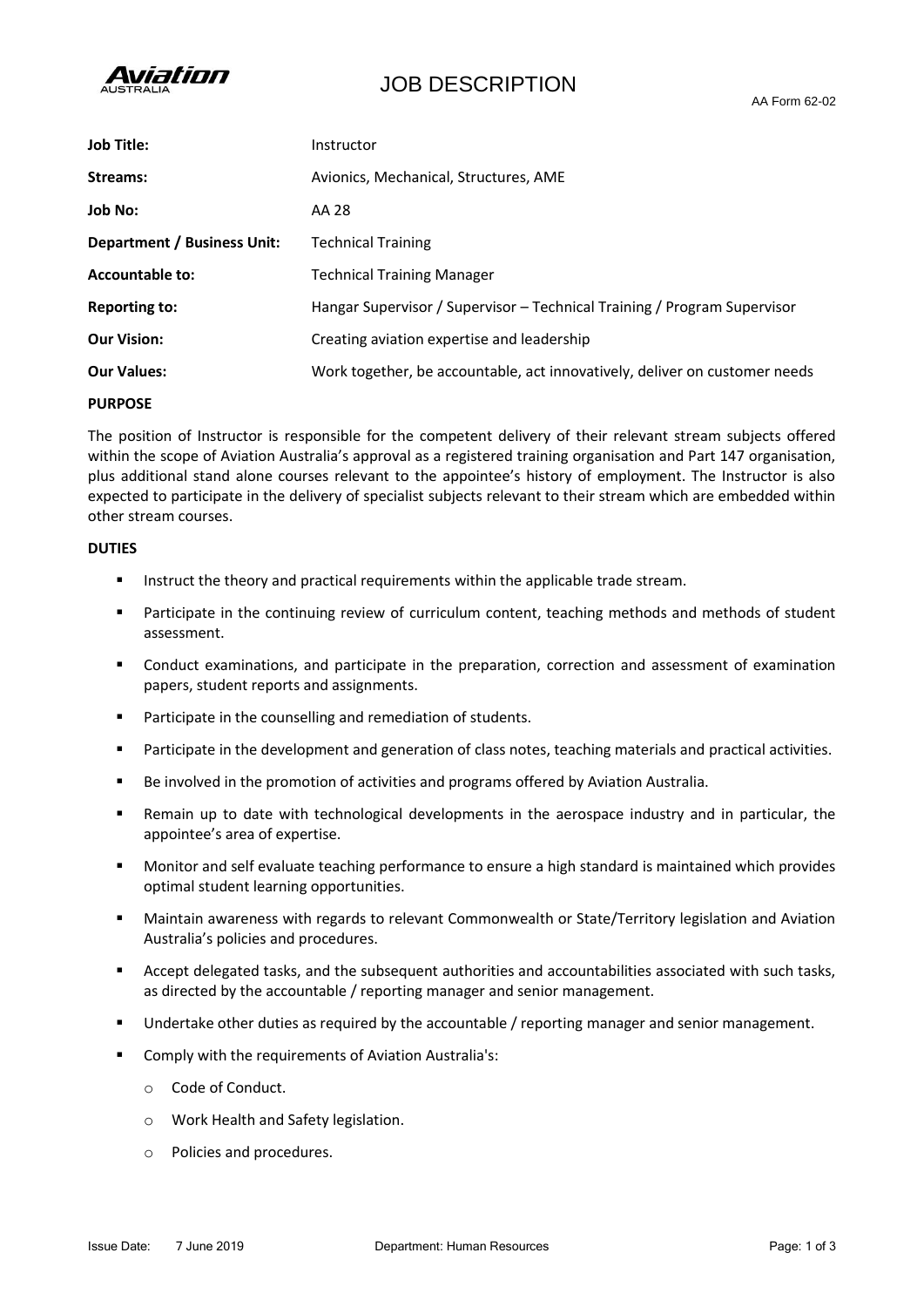

## JOB DESCRIPTION

## **AUTHORITIES**

The Instructor has the authority to:

- Maintain the personal safety of students and peer instructors involved in the delivery of training programs offered by Aviation Australia.
- Counsel and/or discipline students in compliance with the organisation's policies and procedures.

## **SELECTION CRITERIA**

#### **Qualifications**

Essential

- A Certificate IV in Aeroskills, or the ability to obtain the competencies associated with the Certificate IV.
- A current Certificate IV in Training and Assessment, or a higher recognised qualification in teaching/training.
- An English proficiency of IELTS 5.5 or equivalent qualification as a minimum is required when the applicant's country of origin does not have English as the first language.

#### Desirable

- A Diploma of Aeroskills, or the ability to obtain the competencies associated with the Diploma.
- Licenced Aircraft Maintenance Engineer (LAME) licence.

#### **Experience**

## Essential

▪ Demonstrated experience within a line and/or workshop setting or as an Aircraft Maintenance Engineer.

### Desirable

■ Demonstrated ability to deliver 'aviation based' technical training programs.

#### **Knowledge and Skills**

#### Essential

- Demonstrated knowledge of ASQA standards and how compliance against these standards is maintained and demonstrated.
- Demonstrated knowledge of relevant Commonwealth or State/Territory legislation that applies to aviation training.
- Ability to interpret and apply legislation, regulations, policies and procedures, applicable preferably to a medium to large organisation.
- Superior interpersonal and customer service skills with the ability to display a courteous and professional manner at all times.
- Excellent written and oral communication skills with high level attention to detail and accuracy.
- **•** Demonstrated ability to resolve issues through negotiation and consultation with other team members.
- Strong organisational skills with the capacity to prioritise work, deal with competing demands, manage time effectively and ensure completion of tasks within deadlines.
- Well developed problem-solving skills.
- **•** Demonstrated ability to deal with sensitive issues and maintain confidentiality.